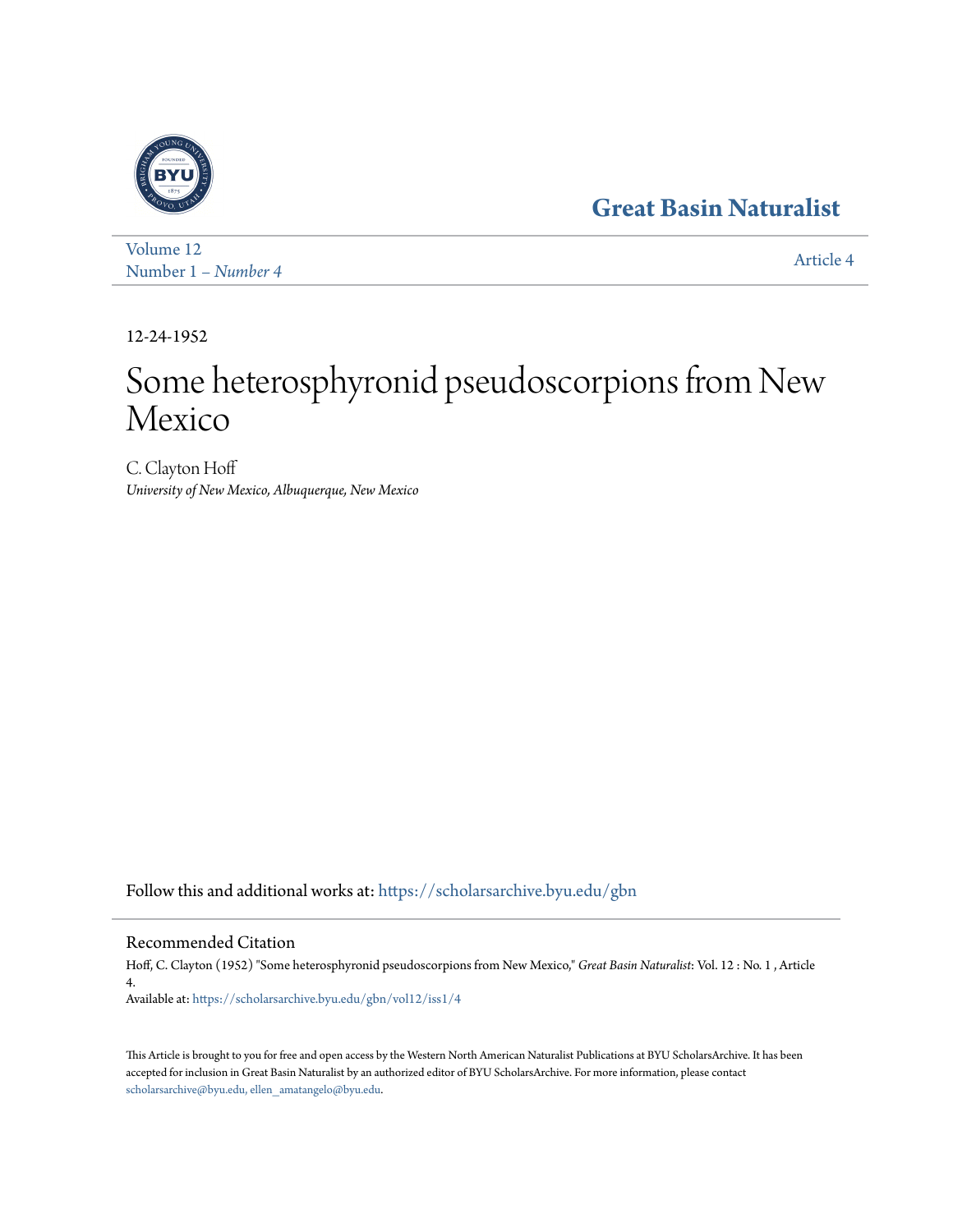### SOME HETEROSPHYRONID PSEUDOSCORPIONS FROM NEW MEXICO

#### $C. CLAYTON HOFF<sup>(1)</sup>$

The occasion of the present paper is to record for the first time the presence of heterosphyronid pseudoscorpions from New Mexico. The material serving as the basis for this report has been collected during the past three years by the author and his students.

The state of New Mexico is not a geographical area particularly favorable to pseudoscorpions. At lower elevations semiarid grasslands are common, at middle elevations the typical vegetation consists of somewhat open stands of conifers adapted to relatively dry situ ations, and in higher elevations the more moist climax vegetation is restricted chiefly to a closed stand of spruce and fir. Within the areas covered by climax vegetation and on the whole not especially suited to pseudoscorpions, there are many niches in which environmental conditions are more favorable. For instance, pseudoscorpions are common in the underground nests of rodents and in deciduous tree litter, especially the litter of aspen and oaks at moderate ele vations. Some species also live under the started bark and in the decayed wood of coniferous logs and stumps, especially when these occur within or are adjacent to open areas. Although some species occur in the coniferous litter, especially litter of pinyons and junipers, presence here is not nearly so common as in the litter of the deciduous forests of eastern United States.

The occurrence of isolated and somewhat restricted suitable habitat niches is an apparent factor in creating the general impression that pseudoscorpions are very rare in New Mexico. In all probability the number of species in the state compares favorably with the number in other states of equal latitude, but the population density, even in the more favorable niches, is not great. As a result, adequate collections are not easily secured.

With respect to the heterosphyronid pseudoscorpions in particular, none have been found in rodent nests in New Mexico. Indeed this group is rare in rodent nests everywhere, in contrast to the abundance of monosphyronid pseudoscorpions found in such a habitat. The heterosphyronid pseudoscorpions of the state are found chiefly in deciduous tree litter and in well-rotted coniferous logs, although some individuals may be found in the litter beneath coniferous trees. In general, the heterosphyronid pseudoscorpions of

<sup>(</sup> <sup>1</sup> » The University of New Mexico, Albuquerque, New Mexico. This investigation was aided by a faculty research grant from the University of New Mexico.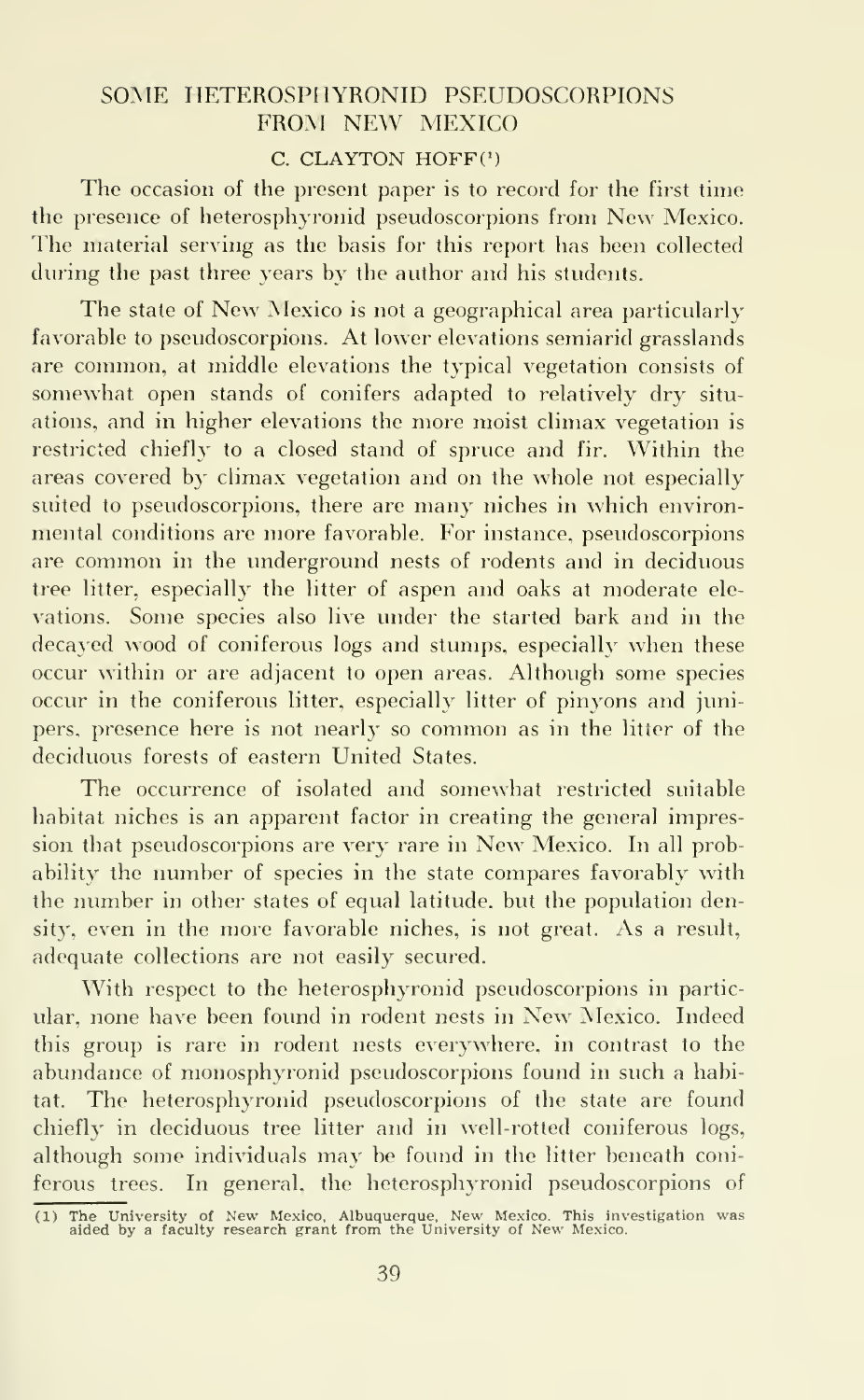New Mexico are more frequent in disturbed areas, both disclimax and subclimax, than elsewhere.

At present three species of Heterosphyronida, all of the family Chthoniidae sensu stricto. are known to occur in New Mexico. These are discussed in the present paper. The three species have been as sociated taxonomically with species already described in the litera ture, but specific assignment must be made with some reservation because of the inadequacy of available species descriptions. Some specific diagnoses are especially wanting because certain species have been described from one or a few individuals without regard to possible limits of variation. Variations of an intraspecific nature are conspicuous in the present material, these variations probably re sulting from environmental factors that may play an important part in determination of such characters as absolute size. Since one does not know the exact limits or the causes of these variations, it seems proper at this time to neglect all possibilities of subspecific rankings.

The collections of heterosphyronid pseudoscorpions reported here serve to extend radically the geographical ranges of the included species. Marked extensions of the geographical ranges of many of our North American pseudoscorpions may be expected since there has been virtually no concentrated research on the pseudoscorpion fauna of the basin and range country of the Southwest.

#### MUNDOCHTHONIUS MONTANUS Chamberlin

Figures 1 - 4

Mundochthonius montanus CHAMBERLIN, 1929, Ann. Mag. Nat. Hist., ser. 10, vol. 4, p. 65.

RECORDS: Nine collections, including nine males, 14 females, and 14 nymphs, from Tejano Canyon on the east slope of the Sandia Mountains, Bernalillo Co., New Mexico. The elevation is 8300 feet. The collections were made in November and December of 1949 and in December, 1950.

The collections come from a biotically diverse area in which both climax and subclimax communities occur in a somewhat con fused pattern. The south-facing slope of the canyon is covered chiefly by a dense stand of small Gambel oaks and the north-facing slope by fir trees. Among the latter are interspersed small groups of subclimax aspen. The south-facing slope is much warmer and drier than the north-facing one. Three of the nine collections were made from oak litter and soil; four collections were from the soil and litter beneath aspens; one collection was from fir litter and soil near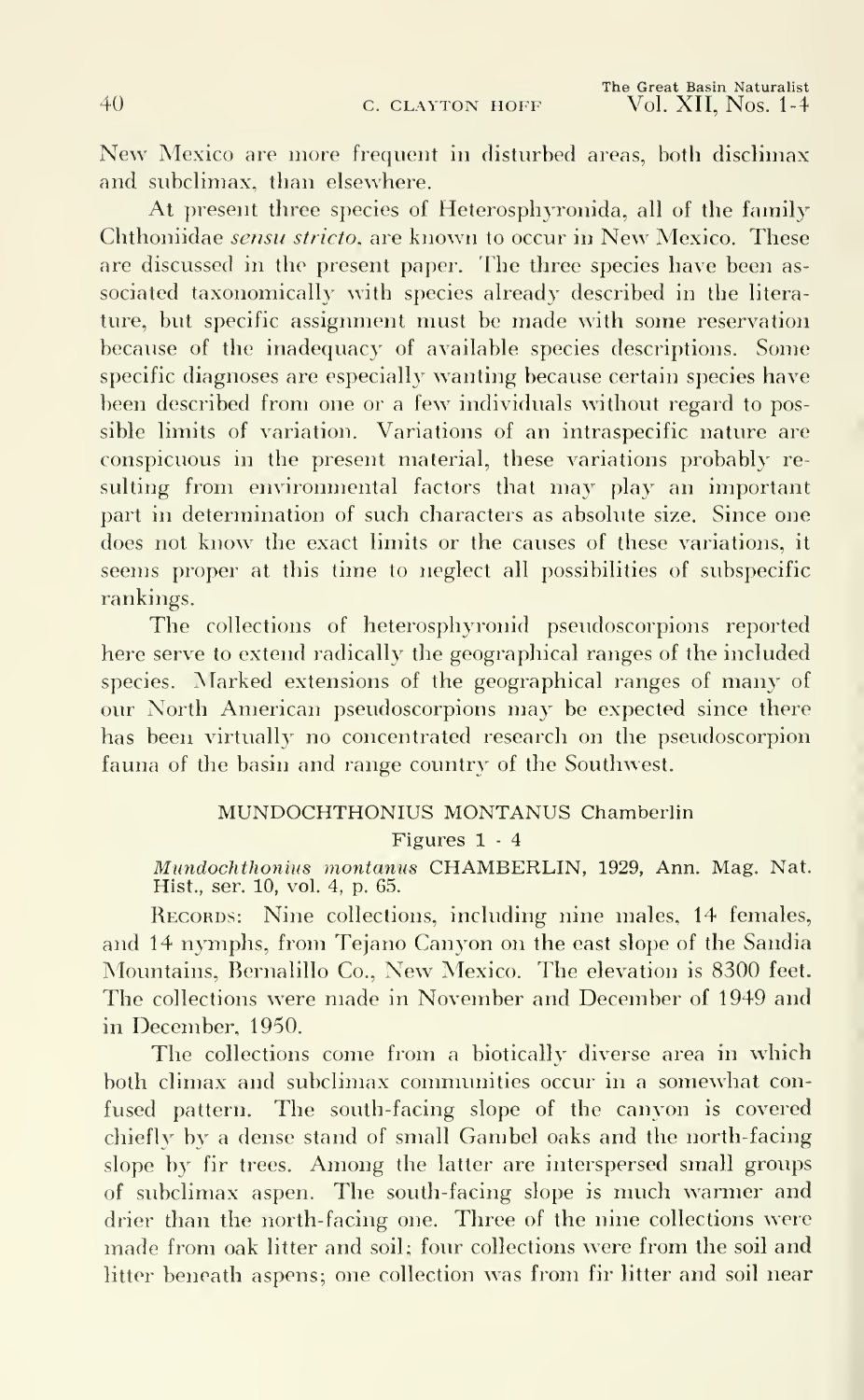the edge of an aspen grove; and one collection was from a well-decayed coniferous log in the fir- forested area. It is curious to note that although collections have been made from various areas and connnunities in other parts of the Sandia Mountains, this species has been found only in Tejano Canyon.

REMARKS: There would appear to be no uncertainty regarding the species determinations of these specimens, although, in the ab sence of an adequate modern description, one must exercise some caution. There is as complete agreement as can be expected with the original description given by Chamberlin (1929) for M. montanus, a species described from a single female specimen taken from surface soil at an elevation of 8500 feet at Manitou, Colorado. The



COXAL SPINES OF MUNDOCHTHONIUS MONTANUS FROM NEW MEXICO

Fig. <sup>1</sup>—Spines of right coxa II (a) and left coxa II (b), specimen S-1506.2, female. Fig. 2—Spines of right coxa II (a) and left coxa II (b), specimen S-1435.1, male. Fig. 3—Spines of left coxa II, specimen S-1502.1, female. Fig. <sup>4</sup>—Spines of left coxa II, specimen S-1434.1, female.

agreement in tergal chaetotaxy is particularly significant. The agreement of our specimens with the type specimen in regard to the length/width ratios of palpal femur and chela is not especially close, but one must consider that the single type specimen was treated with potassium hydroxide solution before examination. Such treatment commonly distorts the length/width ratios of palpal and pedal podomeres. On examination of some of our specimens, it is apparent that the nature of the spines of coxa II is much different from the spines of M. montanus pictured by Chamberlin (1931, fig.  $21-I$ ). In other individuals, however, the coxal spines approximate the spines pictured by Chamberlin. The extent of variation in the coxal spines of our specimens from the Sandia Mountains is shown in the figures.

In order to establish more fully this species in the literature, important measurements are given here for the specimens from New Mexico. Previous descriptions have not included the sizes of body and appendages. Based on seven females, the various parts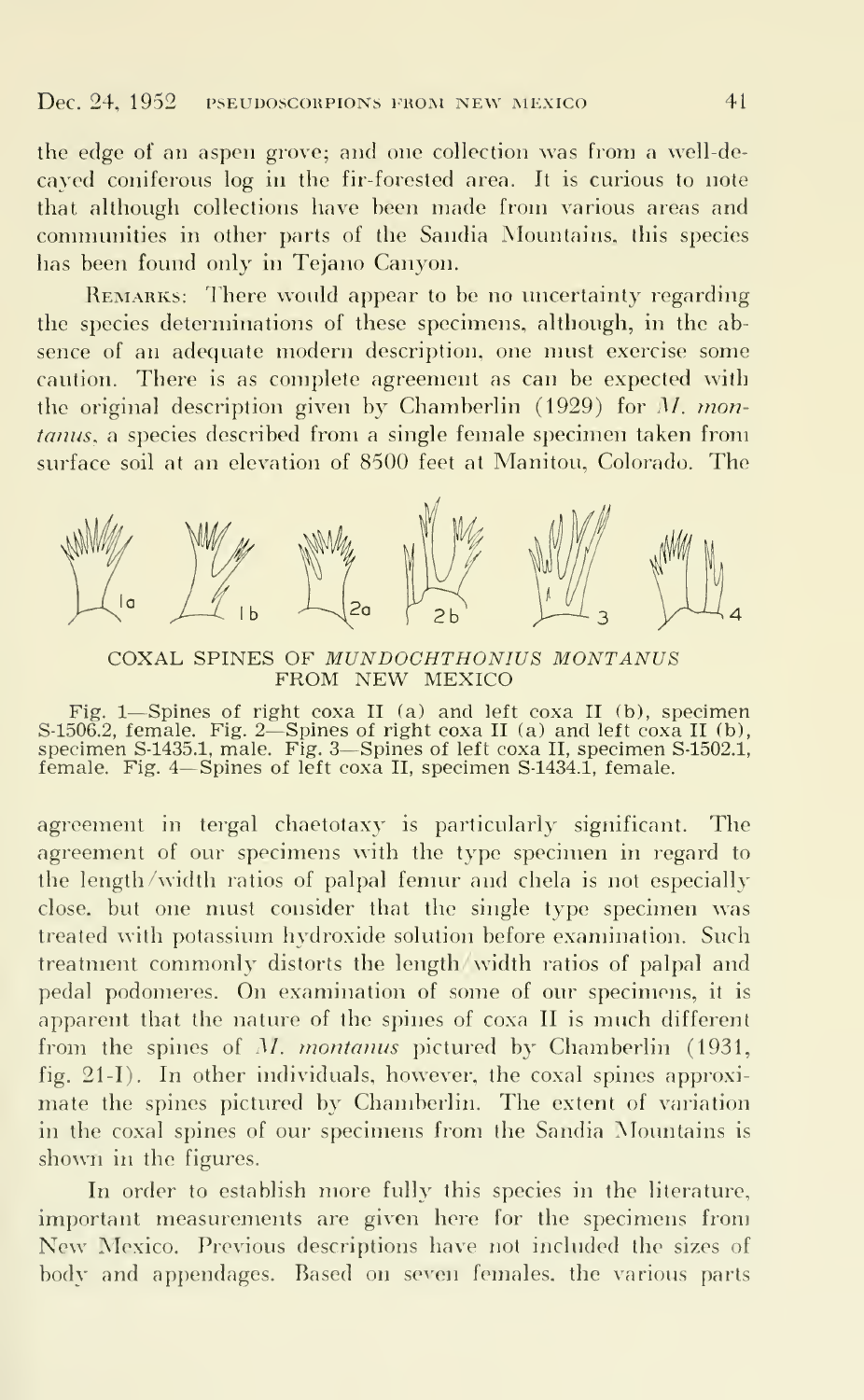measured show the following ranges: body length 0.95-1.25 mm.; length of carapace 0.34-0.37 mm.; papal femur 0.272-0.319 mm.  $\log$ , 0.078-0.088 mm. wide, length 3.3 to 3.75 times the width; palpal tibia 0.164-0.186 mm. long, 0.096-0.105 mm. wide, length 1.65 to 1.84 times the width; chela 0.45-0.50 mm. long, 0.113-0.127 mm. wide, length 3.85 to 4.07 times the width; chela 0.113-0.124 mm. deep, length of chelal hand 0.160-0.191 mm.; length of the movable finger 0.295-0.326 mm. For the male, the following ranges have been secured from five specimens: body length  $0.92\t{-}1.18$  mm.; length of carapace 0.32-0.40 mm.; palpal femur 0.276-0.292 mm. long, 0.074-0.084 mm. wide, length 3.5 to 3.74 times the width; tibia 0.155-0.165 mm. long, 0.086-0.097 mm. wide, length 1.7 to 1.8 times the width; chela 0.445-0.475 mm. long, 0.103-0.118 mm. wide, length 4.03 to 4.37 times the width; chelal hand 0.103-0.117 mm. deep; hand length 0.167-0.177 mm. long; movable finger 0.280- 0.308 mm. in length.

The species has been reported previously only from the type locality, Manitou, Colorado.

#### APOCHTHONIUS MOESTUS (Banks)

Chthonius moestus BANKS, 1891, Canad. Ent., vol. 23, p. 165.

Apochthonius moestus CHAMBERLIN, 1929, Ann. Mag. Nat. Hist., ser. 10, vol. 4, p. 67.

RECORDS: Specimens of this species have been found in three collections from New Mexico. One female occurs in <sup>a</sup> collection from oak soil and litter in Tejano Canyon, 8300 feet elevation, Sandia Mountains, Bernalillo Co., New Mexico, on Dec. 10, 1949; one female was found in a collection of oak litter and soil from the area near Cole Springs, elevation about 7400 feet, Sandia Mountains, Bernalillo Co., New Mexico, on July 21, 1951; and two males and one female have been taken from a sample of pinyon litter at an elevation between 6500 and 7000 feet at the south edge of Mt. Taylor, near Grants, Valencia Co., New Mexico, on Oct. 20, 1951.

REMARKS: A comparison of present specimens with specimens from the Mississippi River Valley and from North Carolina indicates a close morphological agreement among specimens from all three areas. No significant difference in the chaetotaxy and in the apodemes of the male genitalia have been discovered. The length/width ratios of palpal podomeres of New Mexico specimens fall within the ranges given for specimens from North Carolina (Iloff, 1945) and Illinois (Hoff, 1946), but close measurements of the available specimens indicate that the palpal podomeres may be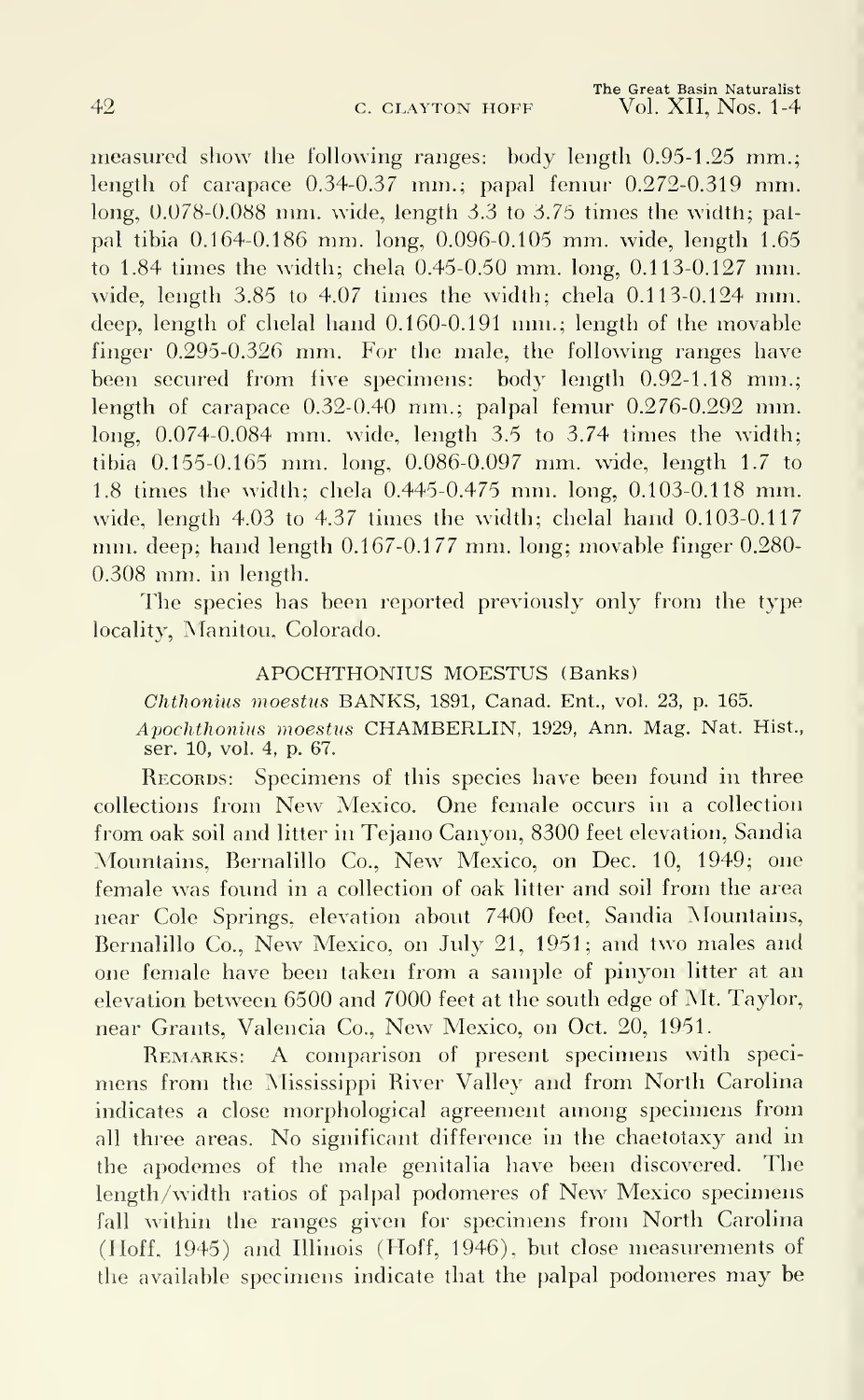slightly larger on the average for specimens from North Carolina and Illinois. Until adequate collections from New Mexico allow statistical expressions of the variations in length of palpal femur and chela, it will be impossible to demonstrate a valid difference in size. If a significant size difference does occur, the smaller size of specimens from New Mexico may be <sup>a</sup> function of the habitat, since certainly food is much more restricted and the climatic and edaphic factors, especially soil and litter moisture, are much less favorable for specimens from New Mexico.

In order to more fully establish the present species in the litera ture, it seems advisable to give here the ranges for five specimens, including two males and three females, from New Mexico. While sexual dimorphism occurs in this species, the differences in measure ments of palpal podomeres of the two sexes is so small that, in view of our present limited material, measurements of the structures of the two sexes are combined. Body length 1.18-1.35 mm.; length of carapace 0.34-0.40 mm.; palpal femur 0.338-0.350 mm. long, 0.076- 0.085 mm wide, length 4.12 to 4.6 times the width; tibia 0.171-0.178 mm. long, 0.089-0.105 mm. wide, length 1.66 to 1.82 times the width; chela with length  $0.51-0.55$  mm., width  $0.109-0.128$  mm. length 4.3 to 4.8 times the width; chelal hand 0.110-0.131 mm. deep, 0.173-0.190 mm. long; movable finger 0.35-0.37 mm. in length.

The present records serve to extend the geographical range of this species far west of the previously known range. In general Apochthonius moestus is common in the deciduous forests east of the Mississippi River, with a few records in the tier of states just west of the River (Chamberlin, 1929; Hoff, 1949). When the pseudoscorpions of the plains area have been investigated, a continuity of range may be found between areas occupied by this species in New Mexico and the general area of the Mississippi River Valley.

#### LECHYTIA PACIFICA (Banks)

Roncus pacificus BANKS, 1893, Canad. Ent., vol. 25, p. 66.

Lechytia pacifica BANKS, 1895, Jr. New York Ent. Soc., vol. 3, p. 13. RECORDS: This species has been found in four collections from New Mexico. A male and three nymphs were taken from <sup>a</sup> pile of acorn hulls in the cavity of a yellow pine stump near Cole Springs, elevation about 7400 feet, Sandia Mountains, Bernalillo Co., New Mexico, on July 21, 1951; one female and five nymphs were found in pinyon litter at an elevation of about 6500 feet at the south base of Mt. Taylor, near Grants, Valencia Co., New Mexico, Oct. 20, 1951; four males and three nymphs were secured from a well-rotted yellow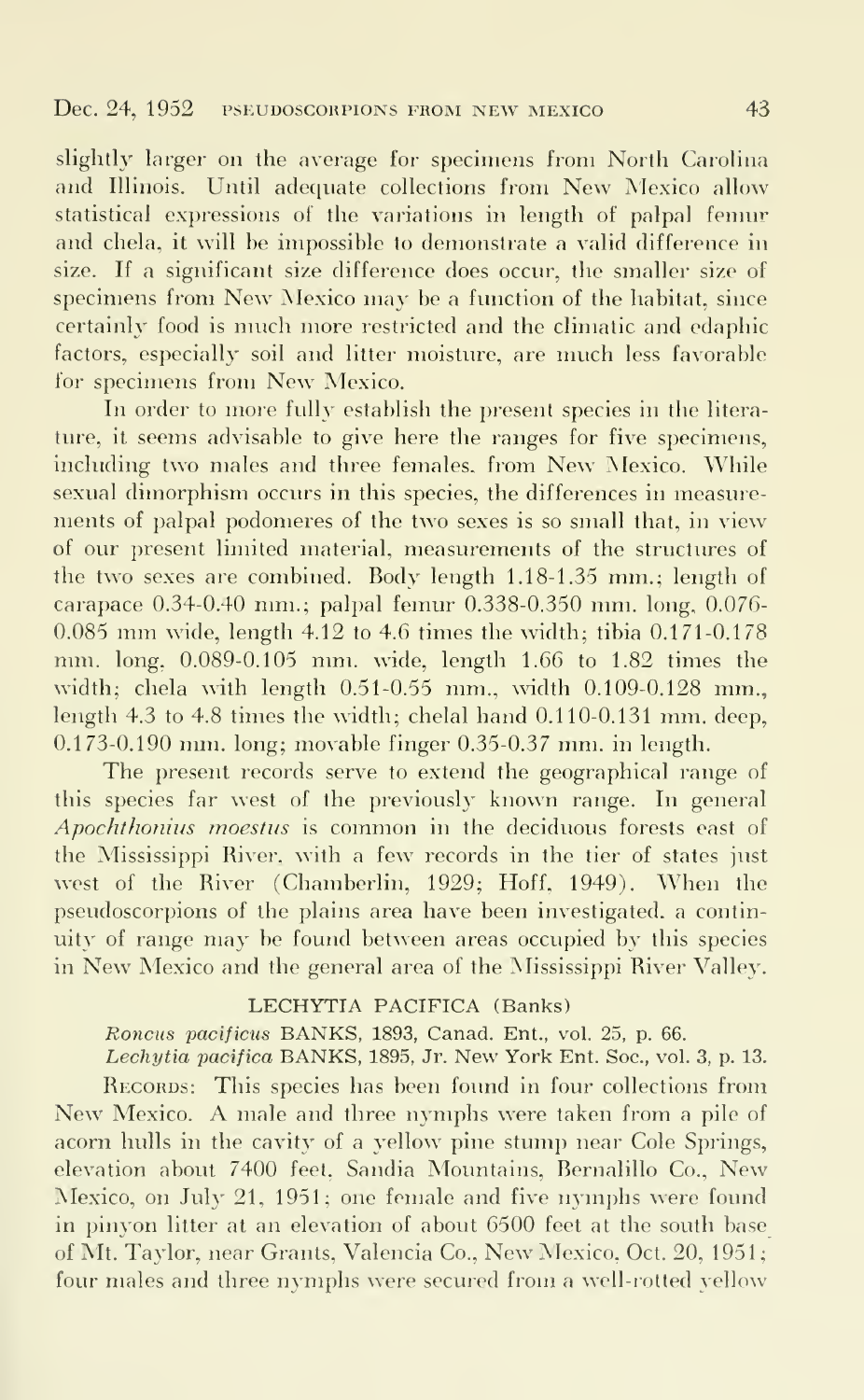pine log at an elevation of about 7500 feet in the foothill area of Gallinas Peak, Lincoln Co., New Mexico, on July 1, 1951; and four males, one female, and four nymphs were taken from <sup>a</sup> well-rotted yellow pine log near the junction of State Routes 4 and 126, north of Jemez Springs at an elevation of about 7600 feet, Jemez Mountains, Sandoval Co., New Mexico, on July 23, 1950. This species seems to be definitely associated with coniferous debris at elevations between 6500 and 7500 feet.

REMARKS: Our specimens agree with the very inadequate original description of the species and with the figures of the palpus given by Chamberlin (1931, fig. 28-C). Unfortunately exact meas urements of palpal podomeres are not available in the literature. Neither is there a record of the length/width ratios of the palpal podomeres although an indication of these ratios may be secured from the figure previously mentioned. From measurements of the palpal femur, tibia, and chela shown in Chamberlin's figure, it is obvious that in our New Mexican species the femur and chela are a little more slender, but one must keep in mind that length/width ratios based on measurements of <sup>a</sup> figure may not be especially ac curate. A comparison of the measurements of the present females with measurements of a single female from Utah (Hoff and Clawson, 1952) indicates that the New Mexico specimens are slightly larger. In the light of possible intraspecific variation, the differences are probably of no significance and, since full agreement occurs in the length /width ratios of palpal podmeres of the New Mexico and Utah specimens, the individuals from the two areas are considered to be conspecific.

Measurements have been secured from two females and four males from the New Mexico collections. In view of the few speci mens available and the slight differences manifest among specimens of the two sexes, it appears feasible to express measurements as the ranges of all six individuals. Rody length 1.25-1.55 mm., length of carapace 0.35-0.40 mm.; palpal femur 0.366-0.397 mm. long, 0.095- 0.109 mm. wide, length/width ratio 3.65 to 4.03; palpal tibia 0.21- 0.232 mm. long, width 0.113-0.128 mm., length 1.75 to 1.92 times the width; chela 0.57-0.615 mm. long, 0.140-0.168 mm. wide, length 3.65 to 4.15 times the wddth; chelal hand 0.144-0.171 mm. deep, 0,264-0.303 mm. long; movable chelal finger 0.325-0.343 mm. long.

The present records serve to extend appreciably the range of this species, since the form has been reported previously only from